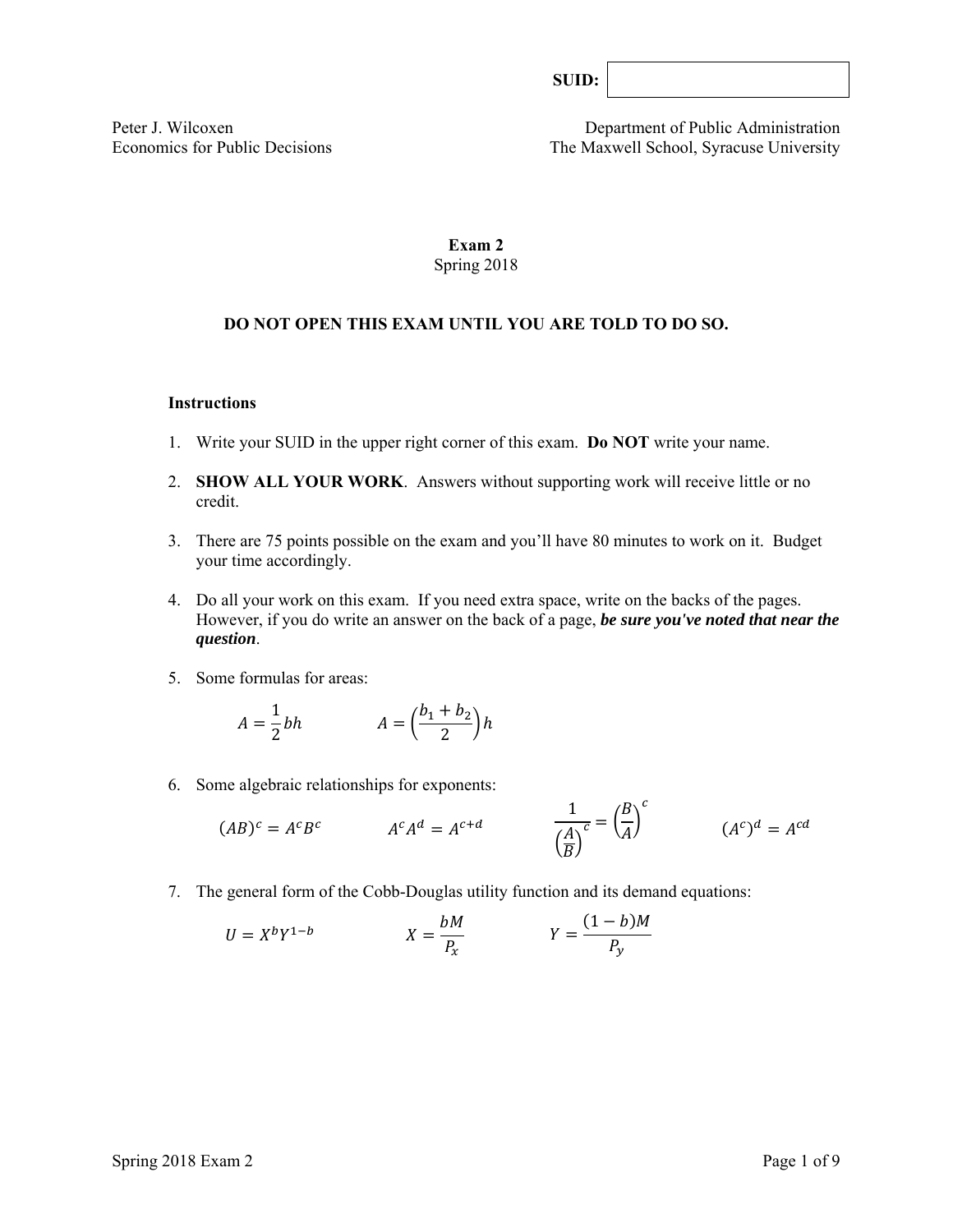## **Question 1 (15 points)**

A government is considering imposing a minimum wage. There is no minimum wage in place now and the market is in equilibrium with a wage of \$10 and 1 million workers employed. The elasticity of demand for labor is known to be -0.25 and the elasticity of labor supply is known to be 0.5. The government would like to impose the highest minimum wage it can without having more than 5% of workers lose their jobs.

(a) Please determine:  $\Box$  the maximum minimum wage the government could choose (be sure to show your work);  $\Box$  the changes in CS and PS caused by the policy; and  $\Box$  the DWL it would create.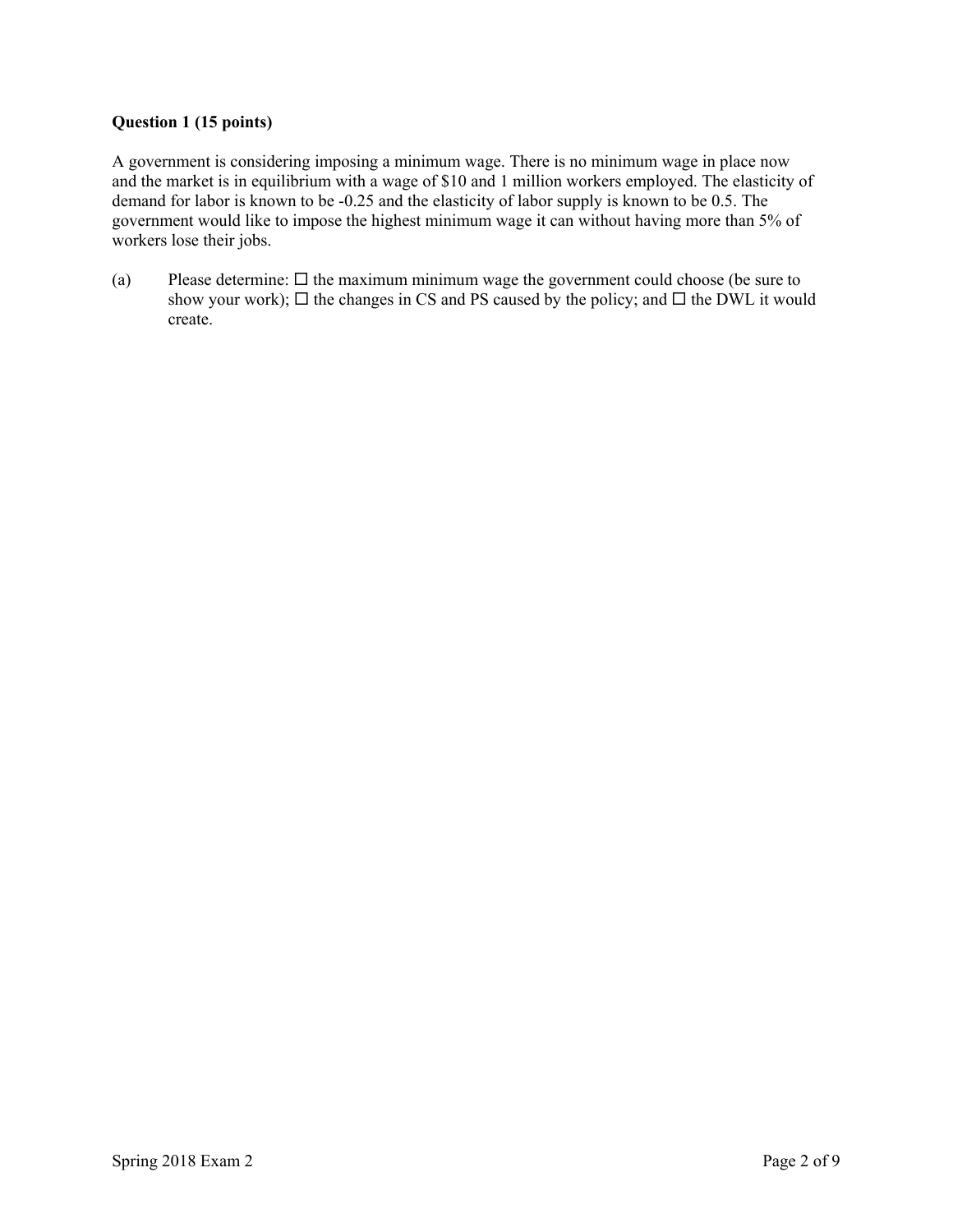# **Question 2 (15 points)**

One of the households in the table to the right has Cobb-Douglas preferences. In the remainder of the exam, this will be referred to as the CD household.

(a) Please:  $\Box$  determine which one is the CD household and calculate its value of  $b$ ;  $\square$ 

| HH            | Year | Income | Px | Py | X   | Ý   |
|---------------|------|--------|----|----|-----|-----|
| A             | 2017 | 2880   | 8  | 12 | 216 | 96  |
|               | 2018 | 4000   | 10 | 10 | 200 | 200 |
| B             | 2017 | 3600   | 8  | 12 | 300 | 100 |
|               | 2018 | 3800   | 10 | 10 | 285 | 95  |
| $\mathcal{C}$ | 2017 | 1200   | 8  | 12 | 60  | 60  |
|               | 2018 | 2000   | 10 | 10 | 80  | 120 |
| D             | 2017 | 4400   | 8  | 12 | 400 | 100 |
|               | 2018 | 3800   | 10 | 10 | 290 | 90  |

draw a diagram illustrating the CD household's 2018 equilibrium; and then  $\Box$  *derive* the expenditure function for the CD household. Be sure to show all the steps, not just the final result.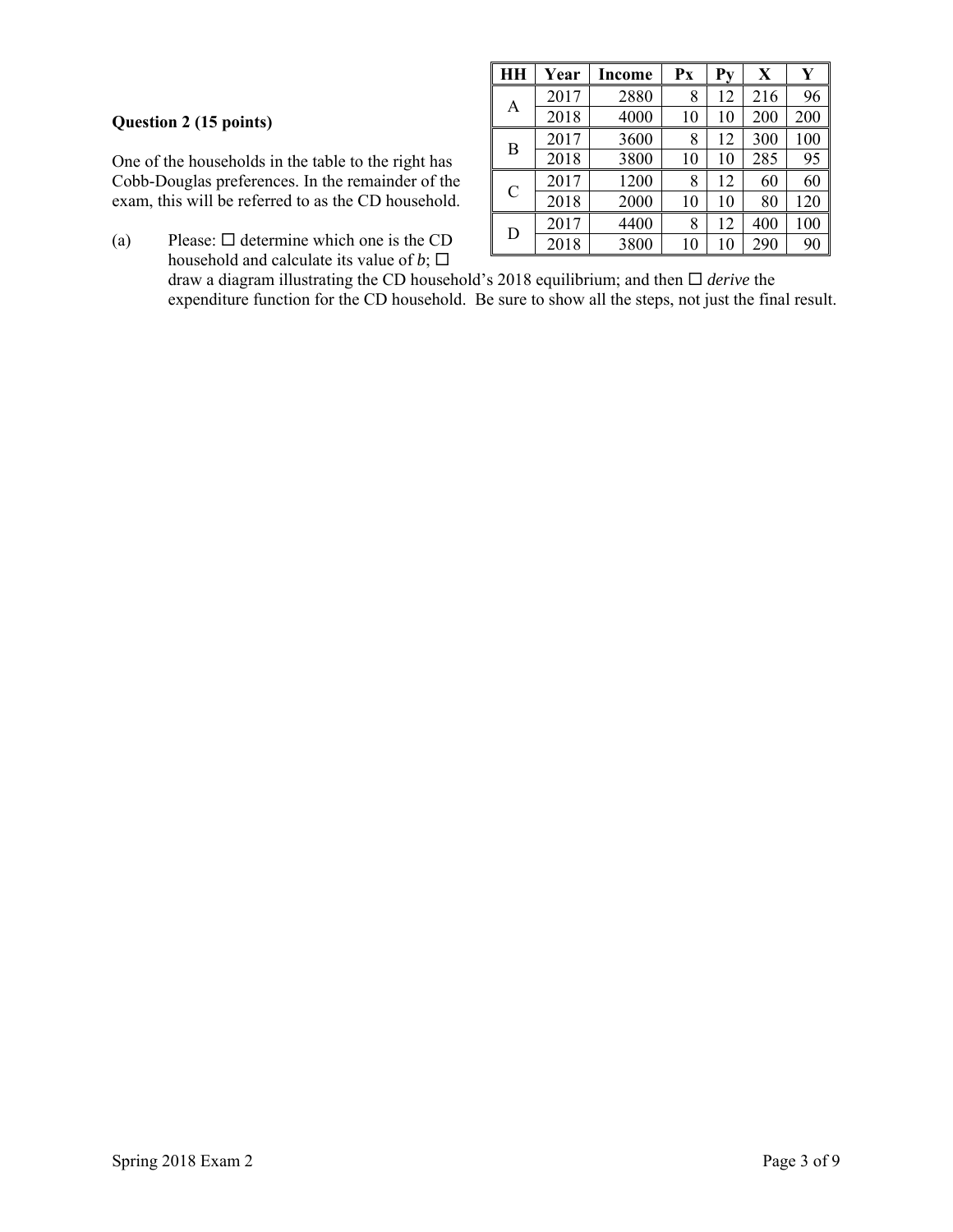### **Question 2, continued**

|   | Year | <b>Income</b> | Рx | Pv | X   |     |
|---|------|---------------|----|----|-----|-----|
| Α | 2018 | 4000          | 10 | 10 | 200 | 200 |
| В | 2018 | 3800          | 10 | 10 | 285 | 95  |
| C | 2018 | 2000          | 10 | 10 | 80  |     |
| D | 2018 | 3800          | 10 | 10 | 290 | 90  |

Now suppose that in 2018 the government wants to revise the tax system. It wants to impose a \$1 tax

on X and a \$2 subsidy on Y. In addition, it plans to impose a \$240 lump sum income tax on the CD household to help keep the net impact of the policy on the government's budget close to zero (such policies are said to be "revenue neutral"). You may assume the supplies of X and Y are perfectly elastic so  $P_x$  would rise to \$11 and  $P_y$  would fall to \$8. For convenience, the data for 2018 are repeated above.

(b) Please calculate:  $\Box$  the new values of X and Y under the policy;  $\Box$  the overall effect on the government's budget, and indicate whether the policy is close to being revenue neutral;  $\Box$  the CV, and indicate whether the household is better or worse off; and  $\Box$  the net impact of the policy on social surplus.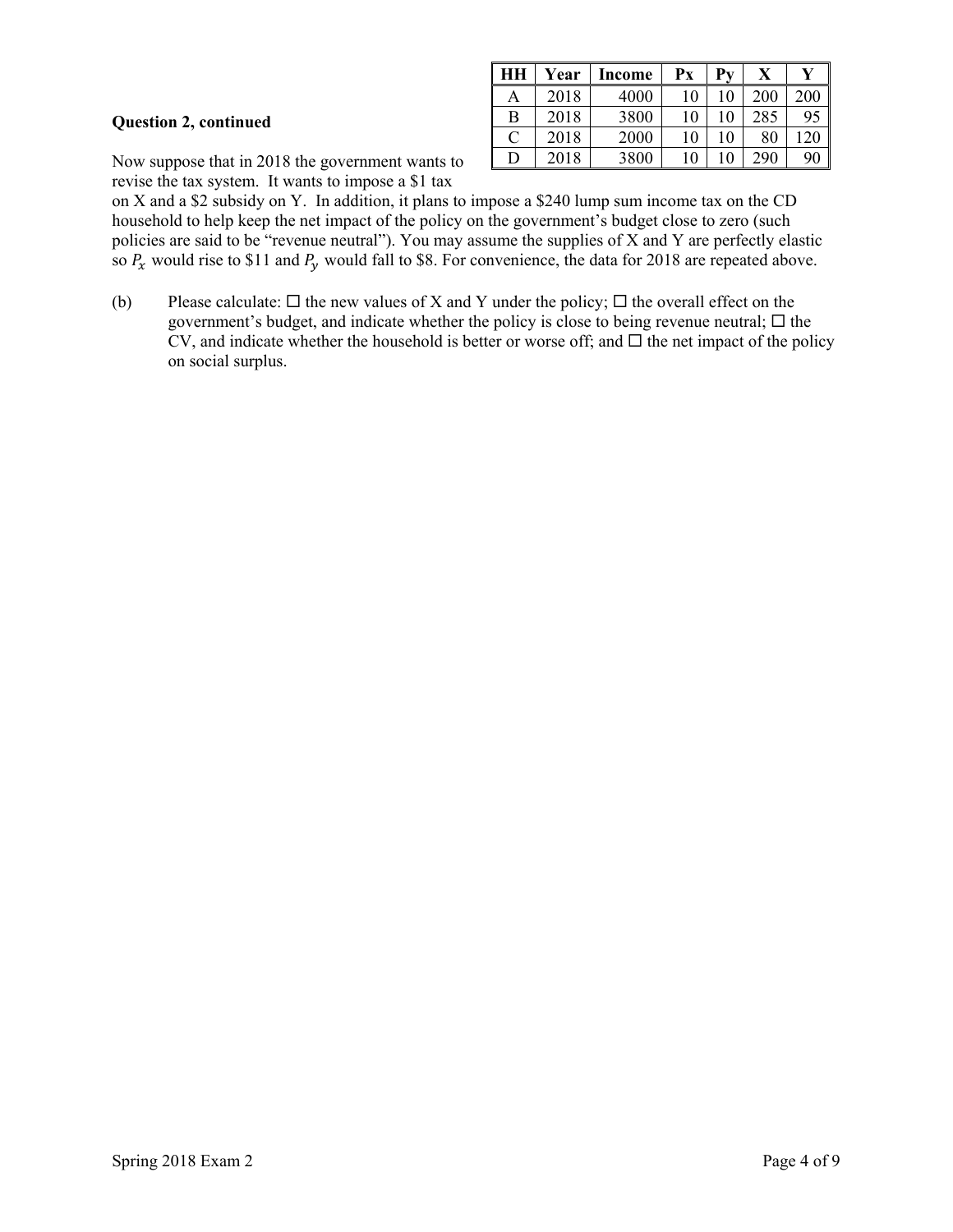One of the households in the table to the right regards X and Y as perfect complements and always buys  $h$  units of good  $X$  for each unit of good Y. In the remainder of the exam, this will be referred to as the PC household.

| HH            | Year | Income | Px | Pv | X   | Y   |
|---------------|------|--------|----|----|-----|-----|
| А             | 2017 | 2880   | 8  | 12 | 216 | 96  |
|               | 2018 | 4000   | 10 | 10 | 200 | 200 |
| B             | 2017 | 3600   | 8  | 12 | 300 | 100 |
|               | 2018 | 3800   | 10 | 10 | 285 | 95  |
| $\mathcal{C}$ | 2017 | 1200   | 8  | 12 | 60  | 60  |
|               | 2018 | 2000   | 10 | 10 | 80  | 120 |
| D             | 2017 | 4400   | 8  | 12 | 400 | 100 |
|               | 2018 | 3800   | 10 | 10 | 290 | 90  |

(a) Please:  $\Box$  *derive* the PC household's demand equations for X and Y in terms of h,  $P_x$ ,  $P_y$  and income  $M$  (be sure to show the steps involved, don't just write down the demand equations); and  $\Box$  determine which one of the households in the table has perfect complements preferences and calculate the value of  $h$ .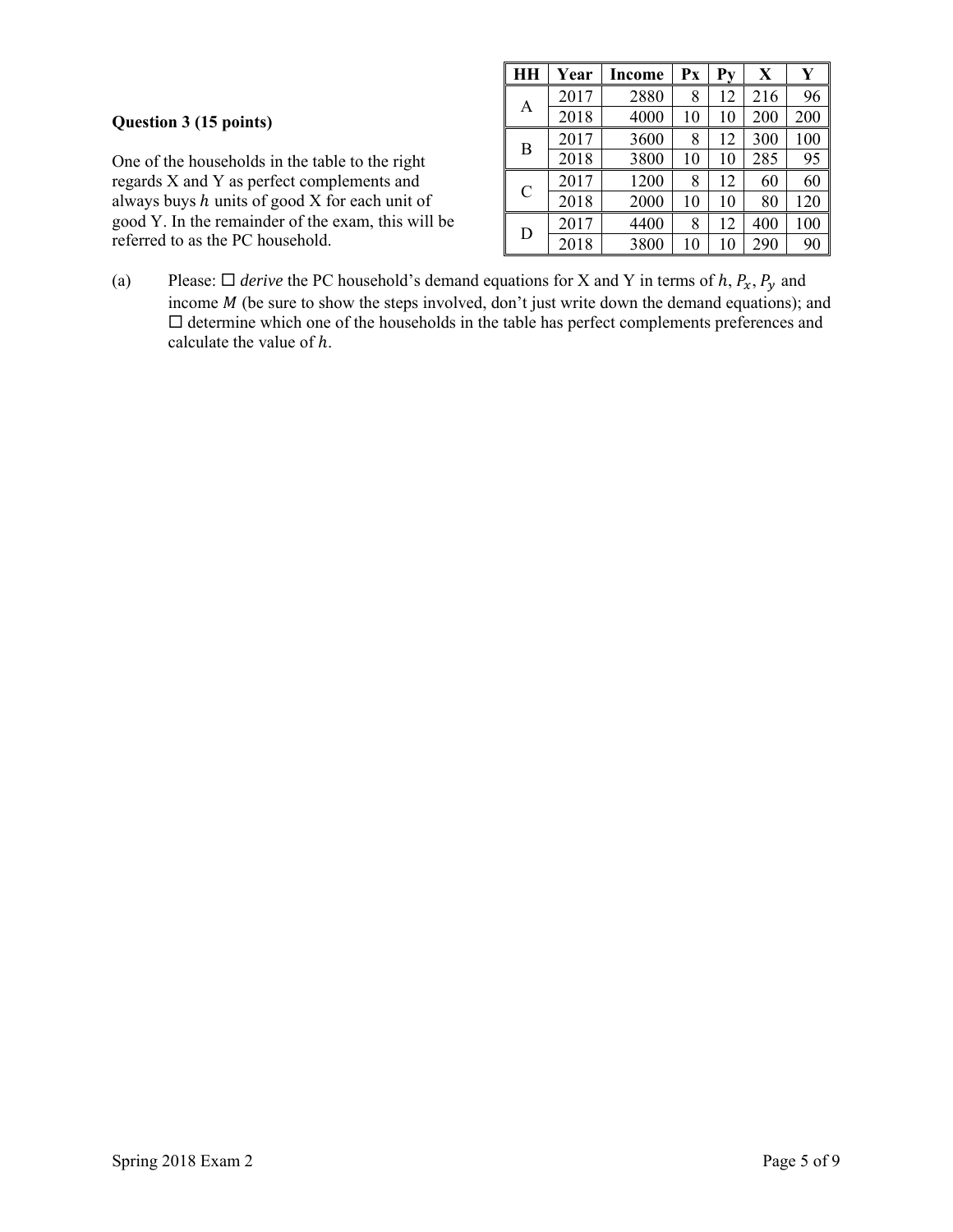## **Question 3, continued**

| HН | Year | <b>Income</b> | $\mathbf{P} \mathbf{x}$ |    | v<br>л |                |
|----|------|---------------|-------------------------|----|--------|----------------|
| Α  | 2018 | 4000          | 10                      | 10 | 200    | 200            |
| В  | 2018 | 3800          | 10                      | 10 | 285    | 9 <sub>2</sub> |
| C  | 2018 | 2000          | 10                      | 10 | 80     |                |
| D  | 2018 | 3800          | 10                      | 10 | 290    | 90             |

Now suppose that in 2018 government imposes a

slight variation on the policy from Question 2: a \$1

tax on X and \$2 subsidy on Y (both the same as before), but imposes a \$233 lump sum income tax on the PC household (slightly less than before).

(b) Please compute:  $\Box$  the PC household's new equilibrium;  $\Box$  the overall effect on the government's budget, and indicate whether the policy is close to being revenue neutral;  $\Box$  briefly explain why the revenue result differs from that in Question 2;  $\Box$  the CV; and  $\Box$  the change in SS. Finally, show the new equilibrium in a well-labeled diagram.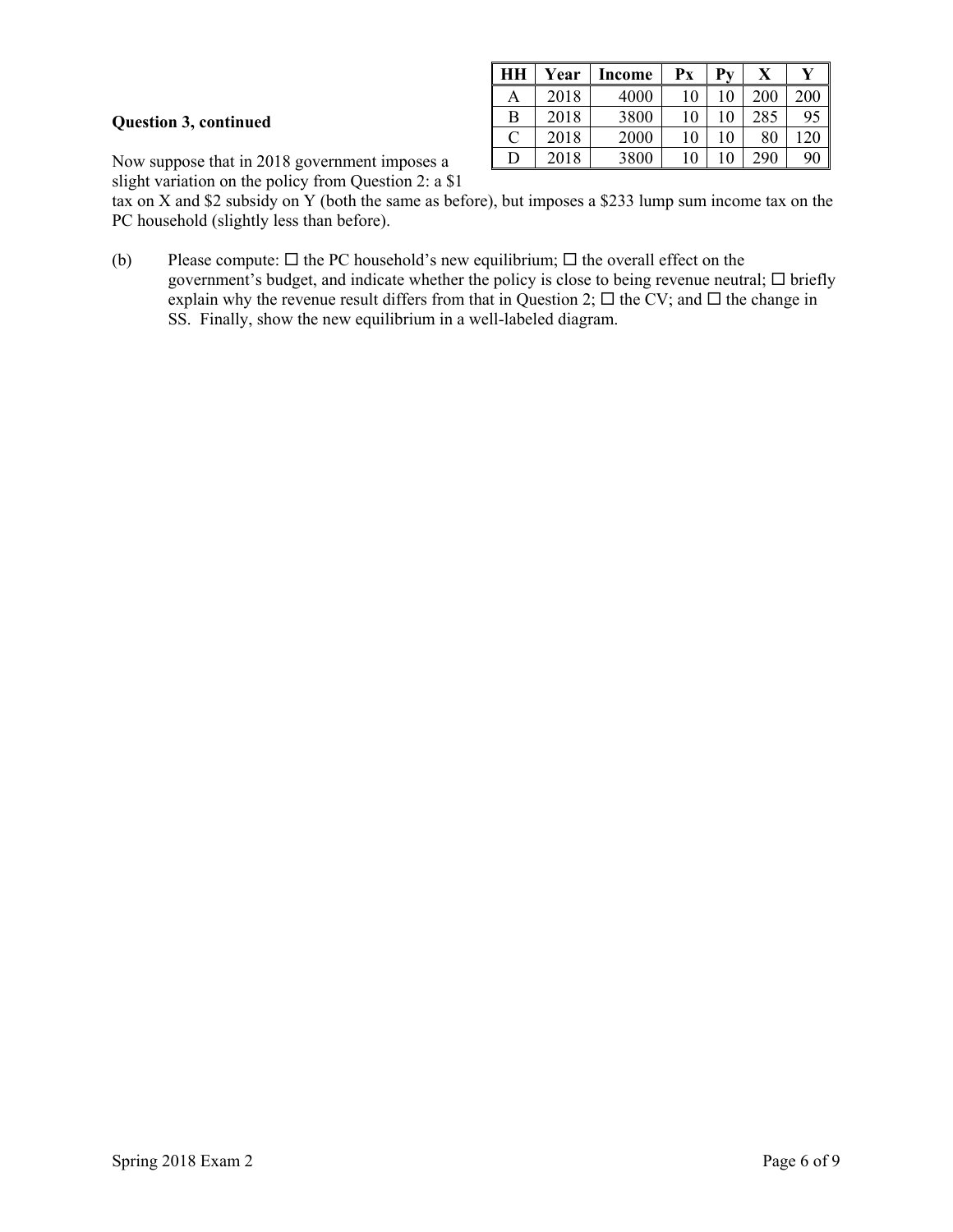#### **Question 4 (15 points)**

A household buys two goods, X and Y, and its preferences can be represented by the utility function shown below. Also shown are the household's demand equations and its expenditure function.

$$
U = (X^{0.5} + Y^{0.5})^2 \left[ X = \frac{M * P_y}{P_x * (P_x + P_y)} \right] Y = \frac{M * P_x}{P_y * (P_x + P_y)} \left[ M = U * \left( \frac{P_x * P_y}{P_x + P_y} \right) \right]
$$

Initially,  $P_x = $12$ ,  $P_y = $12$ , and M = \$4,200. The government is considering a policy that would place a \$4 subsidy on X. The supply of X is perfectly elastic and its price would fall to  $P_x = $8$ .

(a) Please calculate:  $\Box$  the initial equilibrium before the policy is enacted (both X and Y);  $\Box$  the new value of X with the policy in place (it's OK to skip the new value of Y);  $\Box$  the total cost of the subsidy to the government;  $\Box$  the CV for the policy; and  $\Box$  the policy's income and substitution effects for the X good. *Extra credit:*  $\Box$  determine which of the households in the table in Questions 2 and 3 has these preferences. Be sure to show your work.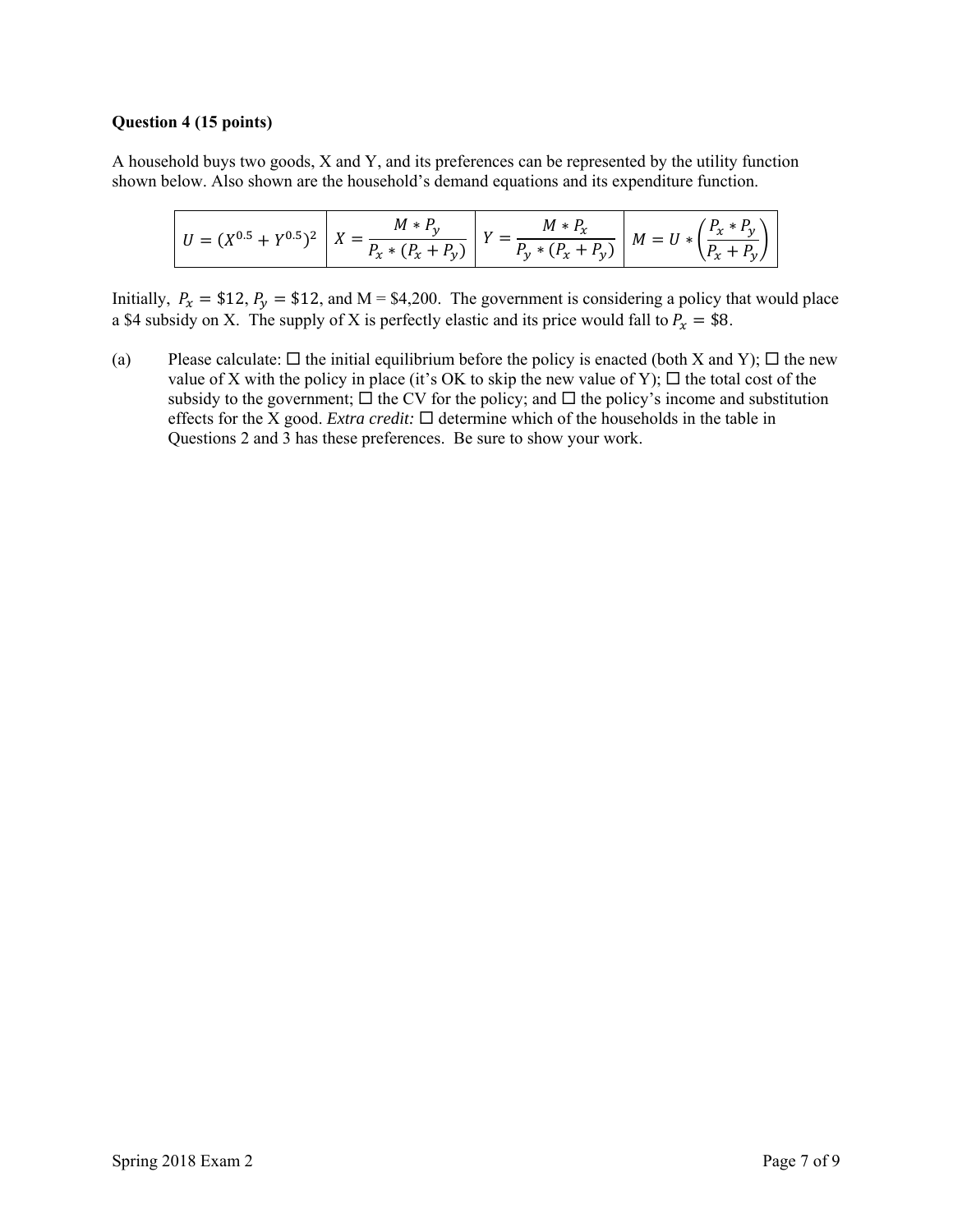## **Question 5 (15 points)**

An individual is concerned about consumption in two periods: 0 and 1 and would like to have 6 units of consumption in period 0 for every 5 units of consumption in period 1. In period 0 she is working and her income is \$120,000, and in period 1 she will be retired and her income will drop to \$60,000. She can borrow or save at an interest rate of 25%.

(a) Please determine:  $\Box$  how much she consumes in each period; and  $\Box$  the amount she borrows or saves in period 0. Finally:  $\Box$  illustrate your results with an appropriate diagram showing her intertemporal budget constraint, an indifference curve, and her equilibrium.